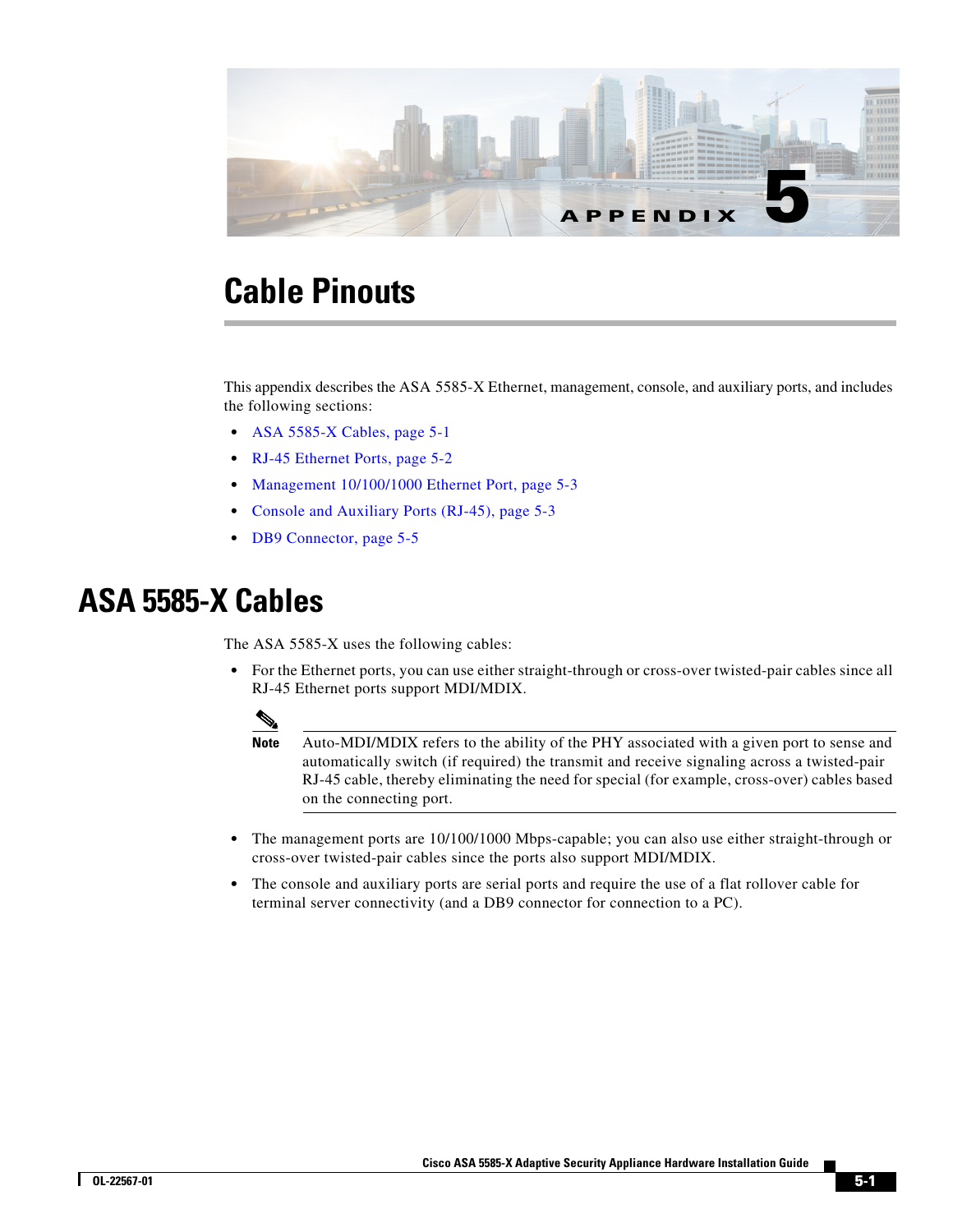### <span id="page-1-0"></span>**RJ-45 Ethernet Ports**

The ASA 5585-X supports 10/100/1000BaseT ports. You must use at least a Category 5 cable for 100/1000Base-TX operations. You can use a Category 3 cable for 10Base-TX operations.

[Figure 5-1](#page-1-1) shows the 10/100BaseT (RJ-45) port pinouts.

| Pin                   | Label                                       | 12345678    |  |  |
|-----------------------|---------------------------------------------|-------------|--|--|
| 1<br>2<br>3<br>4<br>5 | $TD+$<br>TD-<br>$RD+$<br>${\sf NC}$<br>$NC$ | 日<br>A<br>ш |  |  |
| 6                     | RD-                                         |             |  |  |
| 7<br>8                | NC<br>NC                                    | 148407      |  |  |

<span id="page-1-1"></span>*Figure 5-1 10/100 Port Pinouts*

[Figure 5-2](#page-1-2) shows the 10/100/1000BaseT (RJ-45) port pinouts.

| Pin                                                            | Label                                                                              | 12345678 |
|----------------------------------------------------------------|------------------------------------------------------------------------------------|----------|
| 1<br>$\overline{2}$<br>3<br>$\overline{4}$<br>5<br>6<br>7<br>8 | $TP0+$<br>TP0-<br>$TP1+$<br>$TP2+$<br><b>TP2-</b><br><b>TP1-</b><br>$TP3+$<br>TP3- | 148410   |

#### <span id="page-1-2"></span>*Figure 5-2 10/100/1000 Port Pinouts*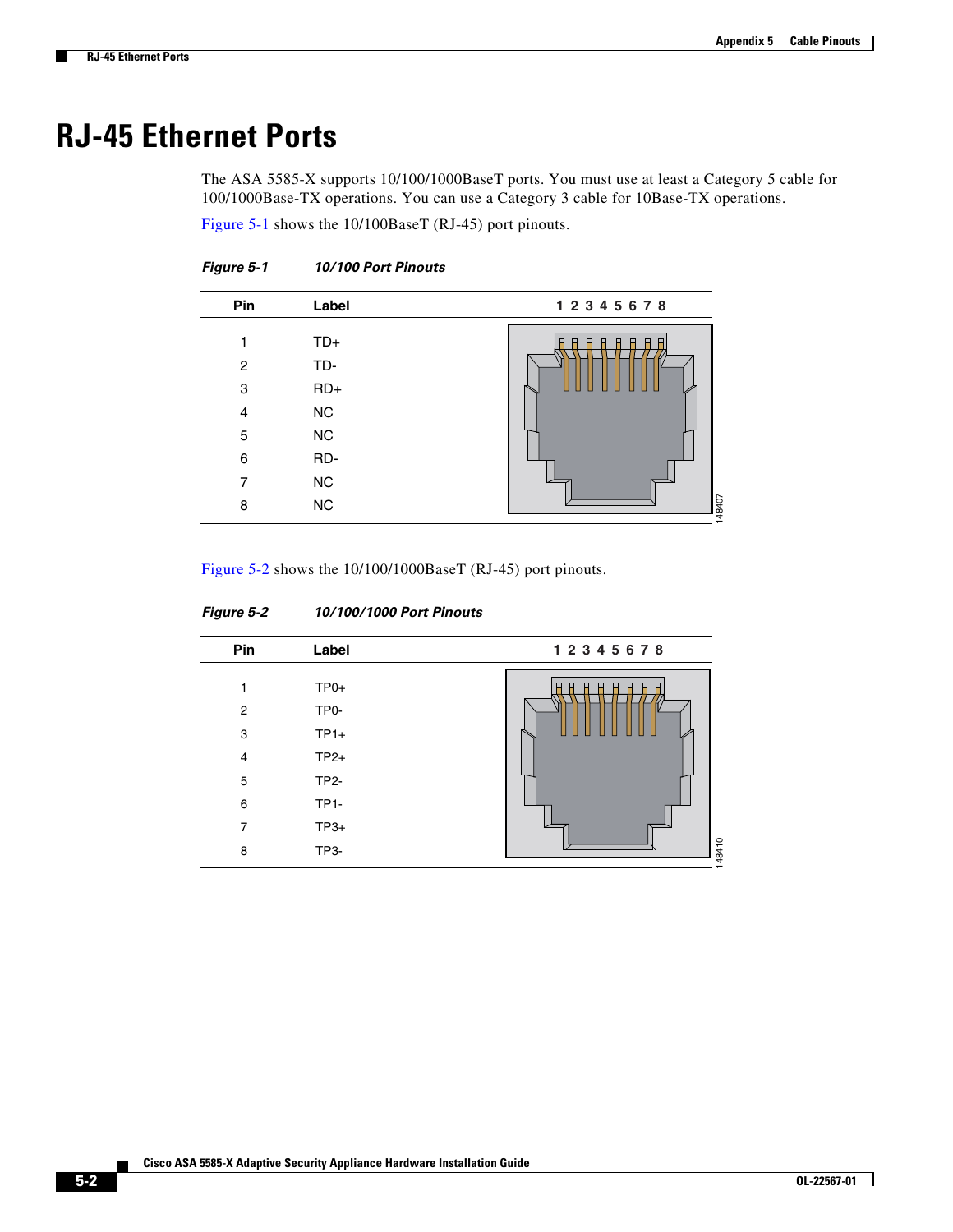148410

### <span id="page-2-0"></span>**Management 10/100/1000 Ethernet Port**

The management port is a 10/100/1000-Mbps Ethernet port with an RJ-45 connector. You can use a modular, RJ-45, straight-through UTP cable to connect the management port to an external hub, switch, or router.

[Figure 5-3](#page-2-2) lists the cable pinouts for 10/100/1000BASE-T management port cable pinouts (MDI/MDIX).

**Pin Label 1 2 3 4 5 6 7 8** 1 2 3 4 5 6 7 TP0+ TP0-  $TP1+$ TP2+ TP2- TP1- TP3+

<span id="page-2-2"></span>*Figure 5-3 10/100/1000 BASE-T Management Port Cable Pinouts (MDI/MDIX)*

## <span id="page-2-1"></span>**Console and Auxiliary Ports (RJ-45)**

8

[Figure 5-4](#page-2-3) shows the RJ 45 cable.

TP3-

<span id="page-2-3"></span>

Г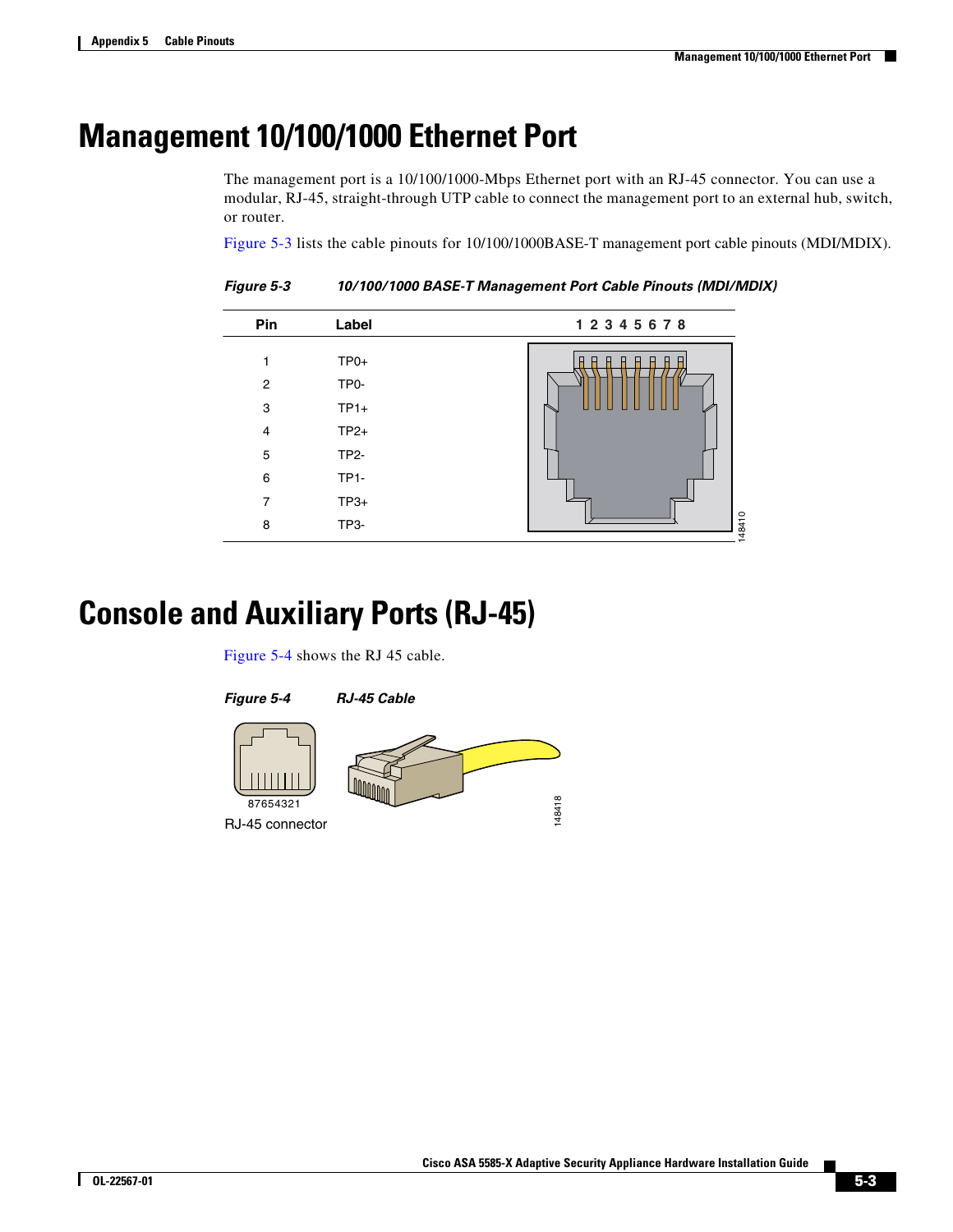To identify the RJ-45 cable type, hold the two ends of the cable next to each other so that you can see the colored wires inside the ends, as shown in [Figure 5-5](#page-3-0).

<span id="page-3-0"></span>*Figure 5-5 RJ-45 Cable Identification*



Examine the sequence of colored wires to determine the type of RJ-45 cable, as follows:

- **•** Straight-through—The colored wires are in the same sequence at both ends of the cable.
- **•** Cross-over—The first (far left) colored wire at one end of the cable is the third colored wire at the other end of the cable.
- **•** Roll-over—The colored wires are in the opposite sequence at either end of the cable.

[Table 5-1](#page-3-1) lists the roll-over (console) cable pinouts for RJ-45.

<span id="page-3-1"></span>*Table 5-1 RJ-45 Roll-Over (Console) Cable Pinouts* 

| Pin                     | Pin            |
|-------------------------|----------------|
| $\mathbf{1}$            | 8              |
| $\overline{2}$          | 7              |
| $\overline{\mathbf{3}}$ | 6              |
| $\overline{4}$          | 5              |
| $\overline{5}$          | $\overline{4}$ |
| 6                       | 3              |
| $\overline{7}$          | $\overline{2}$ |
| 8                       | 1              |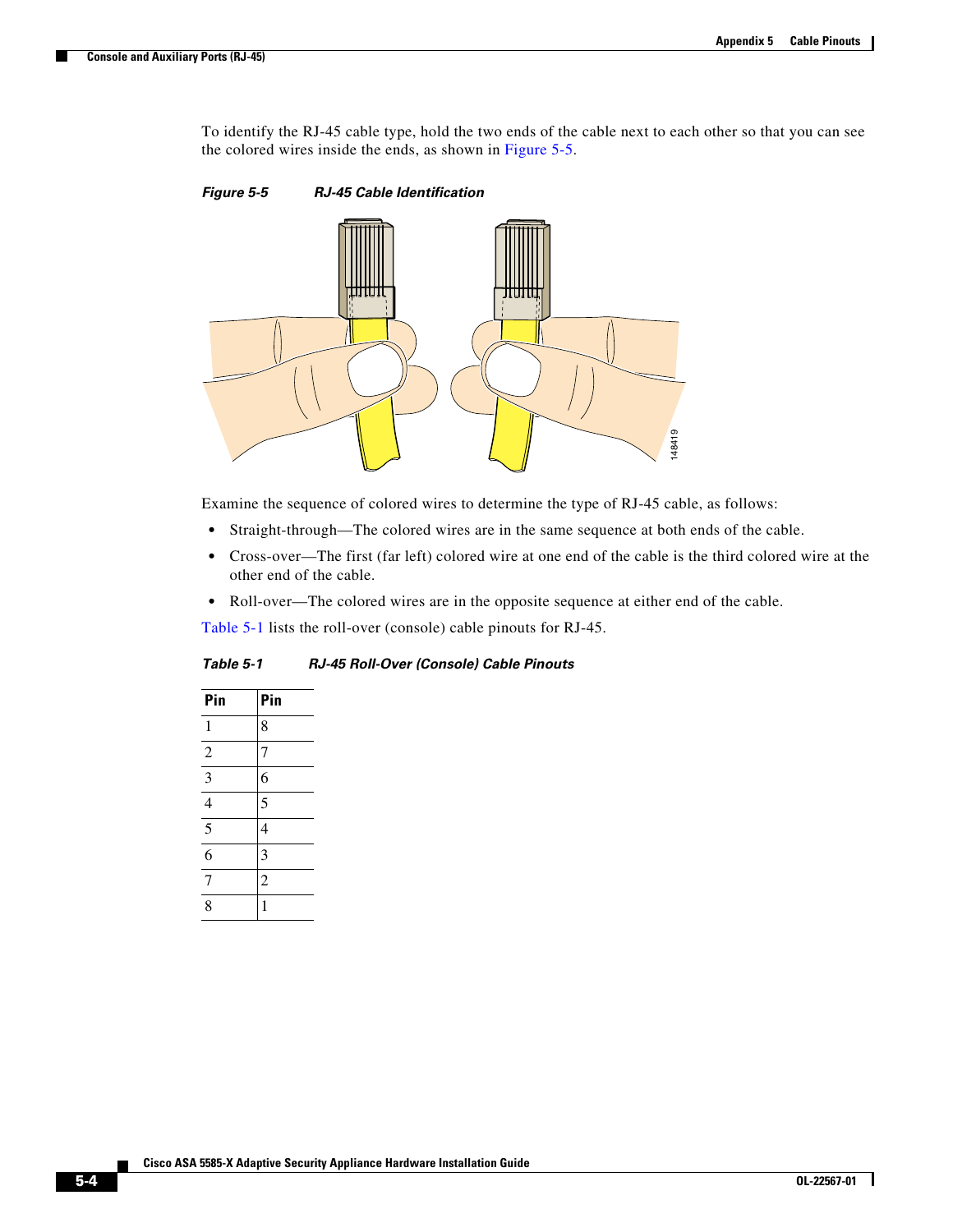# <span id="page-4-1"></span><span id="page-4-0"></span>**DB9 Connector**

[Table 5-2](#page-4-1) lists the cable pinouts for RJ-45 to DB-9.

*Table 5-2 Cable Pinouts for RJ-45 to DB-9*

| <b>Signal</b> | <b>Console Port</b> | <b>RJ-45 Pin</b> | DB-9 Pin | <b>Signal</b> |
|---------------|---------------------|------------------|----------|---------------|
| <b>RTS</b>    |                     | 8                |          | <b>CTS</b>    |
| <b>DTR</b>    | 2                   |                  | 4        | <b>DSR</b>    |
| TxD           | 3                   | 6                | 3        | RxD           |
| <b>GND</b>    | $\overline{4}$      | 5                | 5        | <b>GND</b>    |
| <b>GND</b>    |                     | 4                | 5        | <b>GND</b>    |
| RxD           | 6                   | 3                | 2        | TxD           |
| <b>DSR</b>    |                     | 2                | 6        | <b>DTR</b>    |
| <b>CTS</b>    | 8                   |                  | 8        | <b>RTS</b>    |